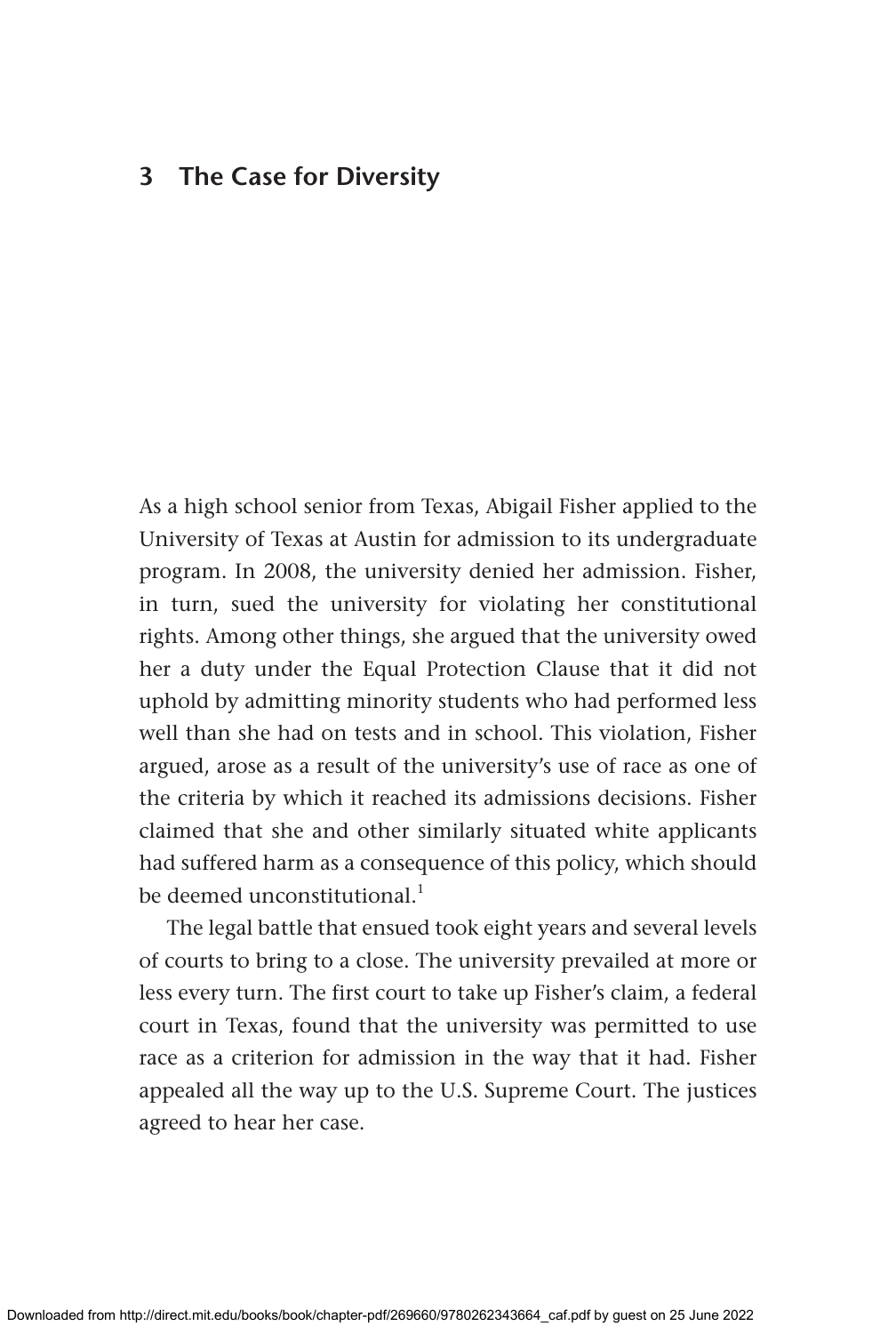In 2013, in the first of two rulings—called *Fisher I* for short the Supreme Court again supported the decision, but sent it back to the lower court for further consideration under a tougher standard: "strict scrutiny." After the lower court reaffirmed the previous decision, Fisher's case made it back up to the U.S. Supreme Court. In 2016, the Court—in a decision called *Fisher II*—again affirmed the university's right to use race as a criterion in admissions. Eight years into the dispute, and well after Fisher had graduated from another college, the Supreme Court squarely affirmed the use of race as a criterion in college admissions.<sup>2</sup>

The *Fisher* case is important on many levels. It is an important counterpart to *Brown v. Board of Education* in 1954, which cleared the way for integration of the public school system in America.<sup>3</sup> *Fisher* built on previous Supreme Court cases, in particular the twin matters of *Grutter v. Bollinger* and *Gratz v. Bollinger*, which pertained to the University of Michigan's affirmative action policies in admissions.<sup>4</sup> Together, these holdings by the Supreme Court established a firm legal basis for the use of race as a factor in college admissions processes, so long as the universities follow a series of steps in doing so.

The *Fisher* case is also important because it prompted public consideration of the merits of diversity in education. Looked at from that angle, the case was about whether the University of Texas at Austin had articulated sound enough educational reasons to favor the kind of diversity it sought—in this case, to admit a certain number of otherwise qualified minority students even if those students did not have academic qualifications that were, on their face, higher than those of all other applicants, including Fisher.

A powerful case for the merits of diversity in education is embedded in the many arguments that the courts heard over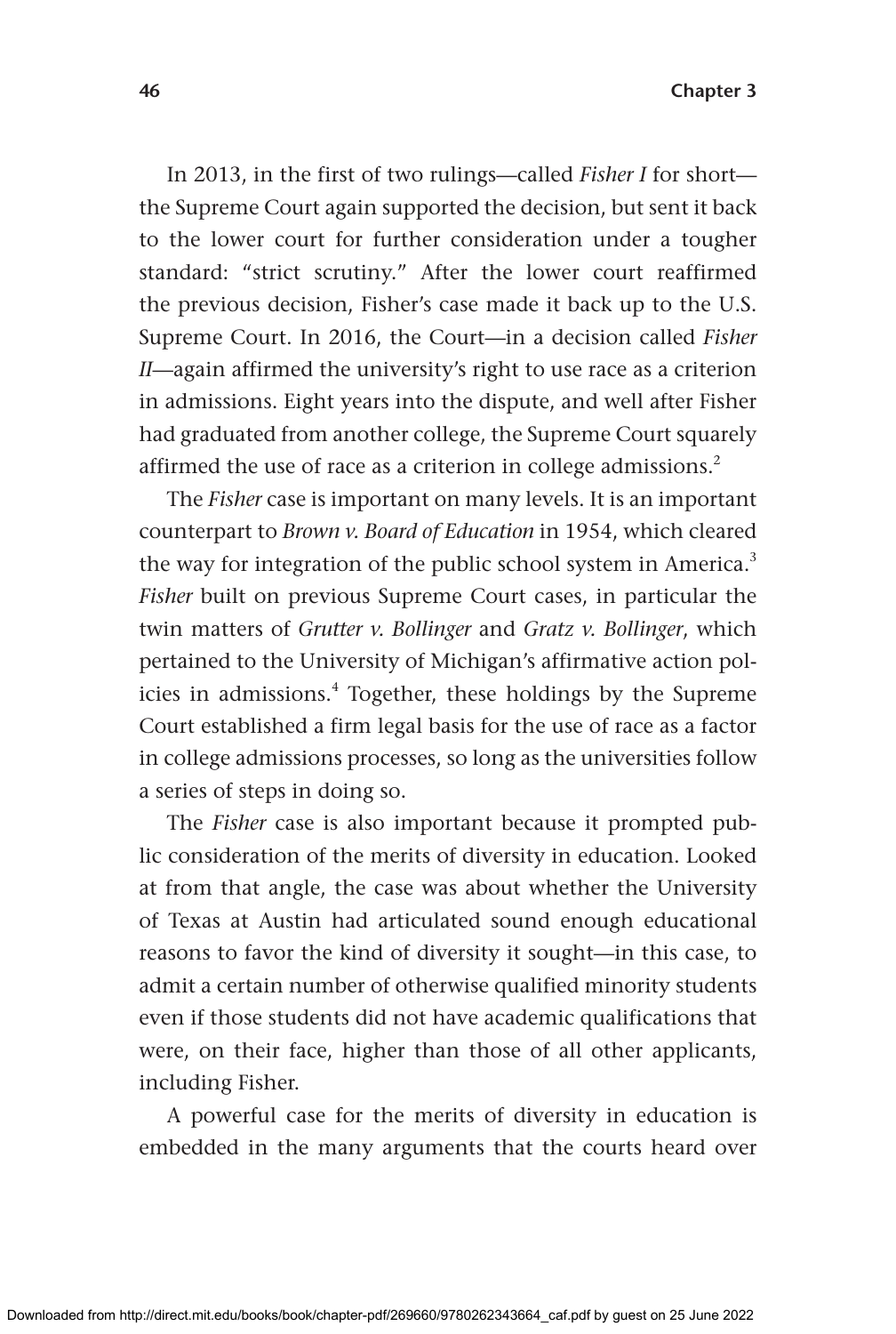those several years. Much of this case for diversity can be found in the courts' written opinions. In particular, the collection of more than 100 amicus briefs filed in the Fisher cases is an extraordinary source of data and powerful argumentation about why diversity matters and how it connects to the learning process.

Though the legal process took many twists and turns over eight years, all the courts fundamentally agreed on one thing: diversity is good for learning and good for democracy in the long run. The Supreme Court summarized the reasons that it found compelling: "e.g., ending stereotypes, promoting 'crossracial understanding,' preparing students for 'an increasingly diverse workforce and society,' and cultivating leaders with 'legitimacy in the eyes of the citizenry.'" These reasons, among others, amounted to a sufficiently strong rationale for the use of race by the university in its admissions process. Let's start with these four reasons as core to the case for diversity in education.

\*\*\*

The first compelling argument for diversity: ending stereotypes. All humans grow up with biases. Regardless of our race or ethnicity, our faith or our gender, we are biased toward and against other human beings. The body of research on this topic is so strong as to be incontrovertible. As Mahzarin Banaji and Anthony Greenwald describe in their book *Blindspot: Hidden Biases of Good People*, we all harbor what they call implicit biases, no matter who we are. (If you are still skeptical on this score, there is a test you can take online that may well convince you: [https://implicit.harvard.edu/implicit.](https://implicit.harvard.edu/implicit)) These biases derive from many sources, including our upbringing and the stereotypes we encounter through our everyday lives—in the media, among our friends and family, and in our schools and workplaces.<sup>5</sup>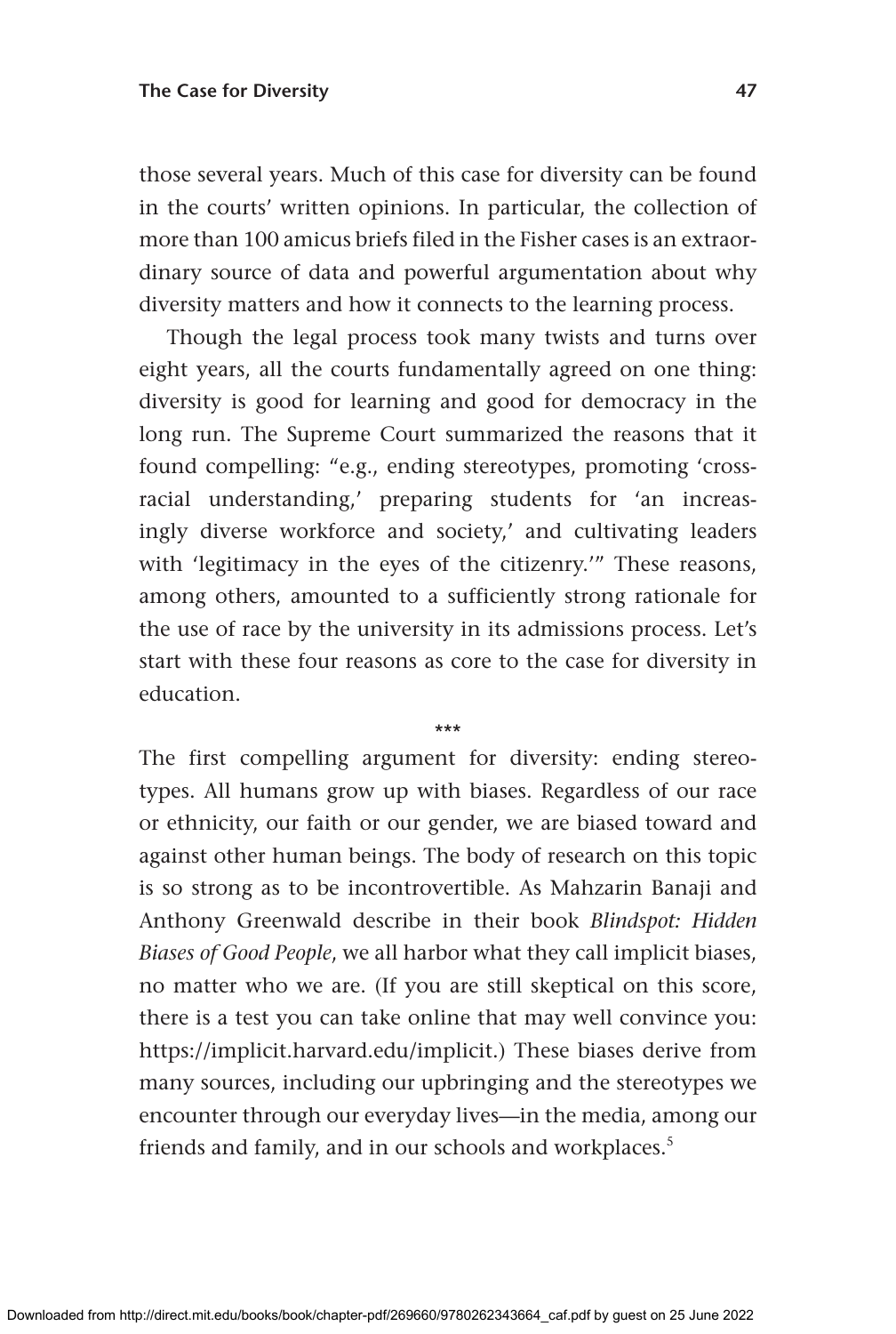One legitimate goal of the educational process is to end stereotypes, which are harmful in multiple respects. They hurt those who suffer from the bias of others. Stereotypes also limit the understanding of those of us (which is to say all of us) who harbor them. Stereotyping means that we do not see the essential humanity in one another, fail to connect with those different from us, and lose out on the many advantages of mutual understanding across the lines of difference.

Large or small, the effects of stereotyping reach far beyond school and university walls to national and international policy matters. Claude Steele, a prominent sociologist, points to various forms of stereotype threat.<sup>6</sup> In his book *Whistling Vivaldi: And Other Clues to How Stereotypes Affect Us*, Steele describes the experience of Brent Staples, then a graduate student at the University of Chicago. Staples discovered that he was treated very differently depending on whether he whistled Vivaldi while walking in the evening through the Hyde Park neighborhood of Chicago where he lived. When he did not, white passersby often crossed to the other side of the street or otherwise acted afraid; when he did, he was instead occasionally met with smiles.<sup>7</sup> This same stereotyping leads to more serious harms when applied to groups of people within a population. For instance, the disproportionate number of African Americans stopped for certain infractions, incarcerated in the United States, or harmed through police violence, can be traced both to structural inequities in the nation's history and to implicit bias on the part of those involved in the justice system (while acknowledging those very many law enforcement officers who have every good intention in carrying out their public duties).8

Diversity in an educational setting is one means of ending stereotypes and reversing the effects of this implicit bias across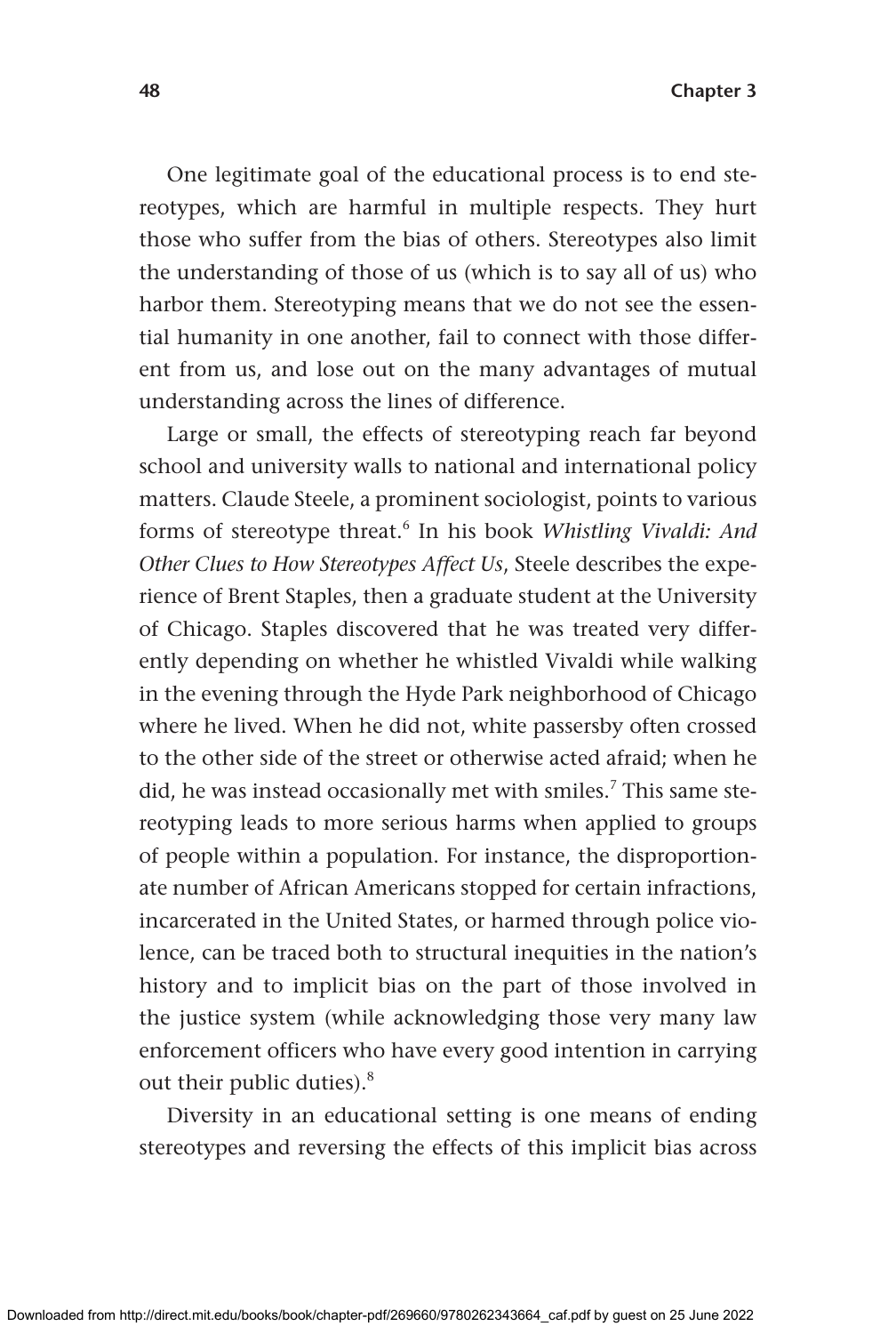society. A young person who grows up in a completely homogeneous environment, attends a homogeneous school, and plays in homogeneous groups will have little opportunity to examine or test their understanding of ingrained biases and stereotypes. Research shows that when diverse groups of students work in teams to solve problems, their collaboration can help reduce stereotyping. This problem-solving approach can work even better than programs focused on talking across differences. Schools and universities are ideal places for these problem-solving environments to thrive and serve our students.<sup>9</sup> A well-structured, diverse educational environment provides the opportunity to address the negative effects of bias and stereotyping locally on campuses and in society at large.

\*\*\*

The second compelling argument for diversity: promoting crossracial understanding. The national discord that followed a series of deaths of African Americans, leading to the establishment of the #BlackLivesMatter movement and the #SayHerName movement, has made plain the deep need for sustained work toward cross-racial harmony in the United States.10 In 2016, 70 percent of Americans reported that "race relations are generally bad," among the highest levels of race-based discord in decades.<sup>11</sup> The need for improved cross-racial understanding, in America and around the world, is urgent, especially in the context of the 2016 presidential election between Donald Trump and Hillary Clinton that has put a spotlight on racial differences in the United States.<sup>12</sup>

Race is not the only form of difference that matters; the frame adopted by the Supreme Court might reasonably be extended to include ethnicity, faith, gender, and sexual orientation, among other differences. Better interfaith understanding, connections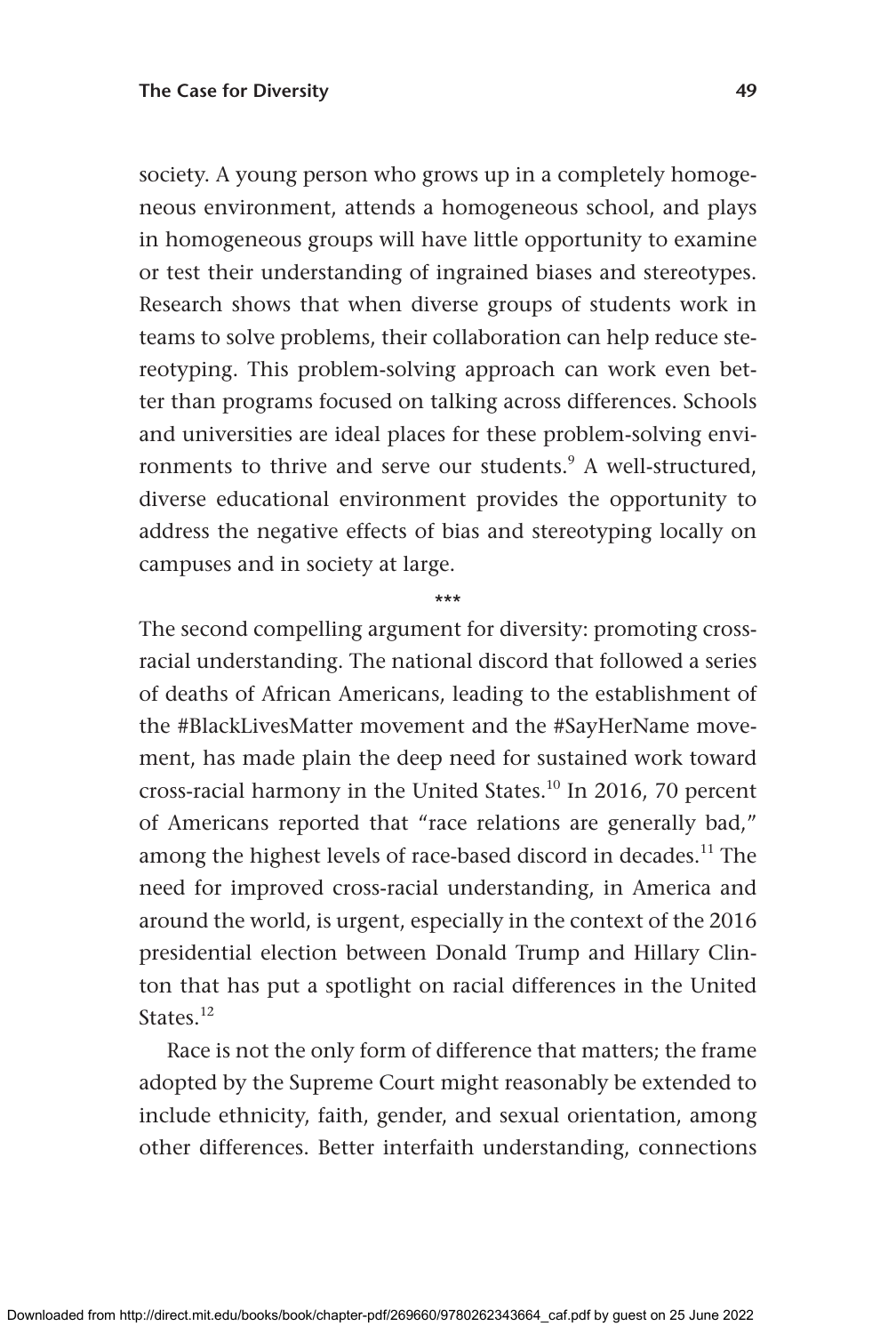**50 Chapter 3**

across lines of gender and sexuality, and other forms of bridging are needed just as badly on a global scale.

Campuses have long been the site of discussion about race and difference. Cross-racial discussion can take multiple forms. It can be enormously fruitful and educationally valuable, but if structured poorly, it can result in divisions among students and faculty. Campuses can develop climates that are positive and supportive of all community members; campuses can also take a negative turn, dividing community members and dissuading prospective applicants from joining the community. In a campus environment, educators can help to structure spaces in which students rub elbows with people of many different backgrounds and are able to share ideas in a way that can be less natural at other stages of life. Those who have lived in campus dormitories, for instance, often reflect on the enduring power of "late-night bull sessions" in which young people of different backgrounds bat around the ideas of the day. These times—perhaps to the detriment of getting their homework done—can help build lifelong bonds and empathy between people who might otherwise never meet.

The strongest educational communities are ones where participants choose a path grounded in mutual understanding, inclusivity, and respect. Students and faculty can learn by truly listening to one another, learning about one another's background, and finding common ground across differences. In a simpler sense, cross-racial understanding can lead to friendships and connections that may be enormously valuable on a personto-person level.

These educational gains in understanding one another across difference—racial and otherwise—cannot happen consistently without a diverse student and faculty body. One of the key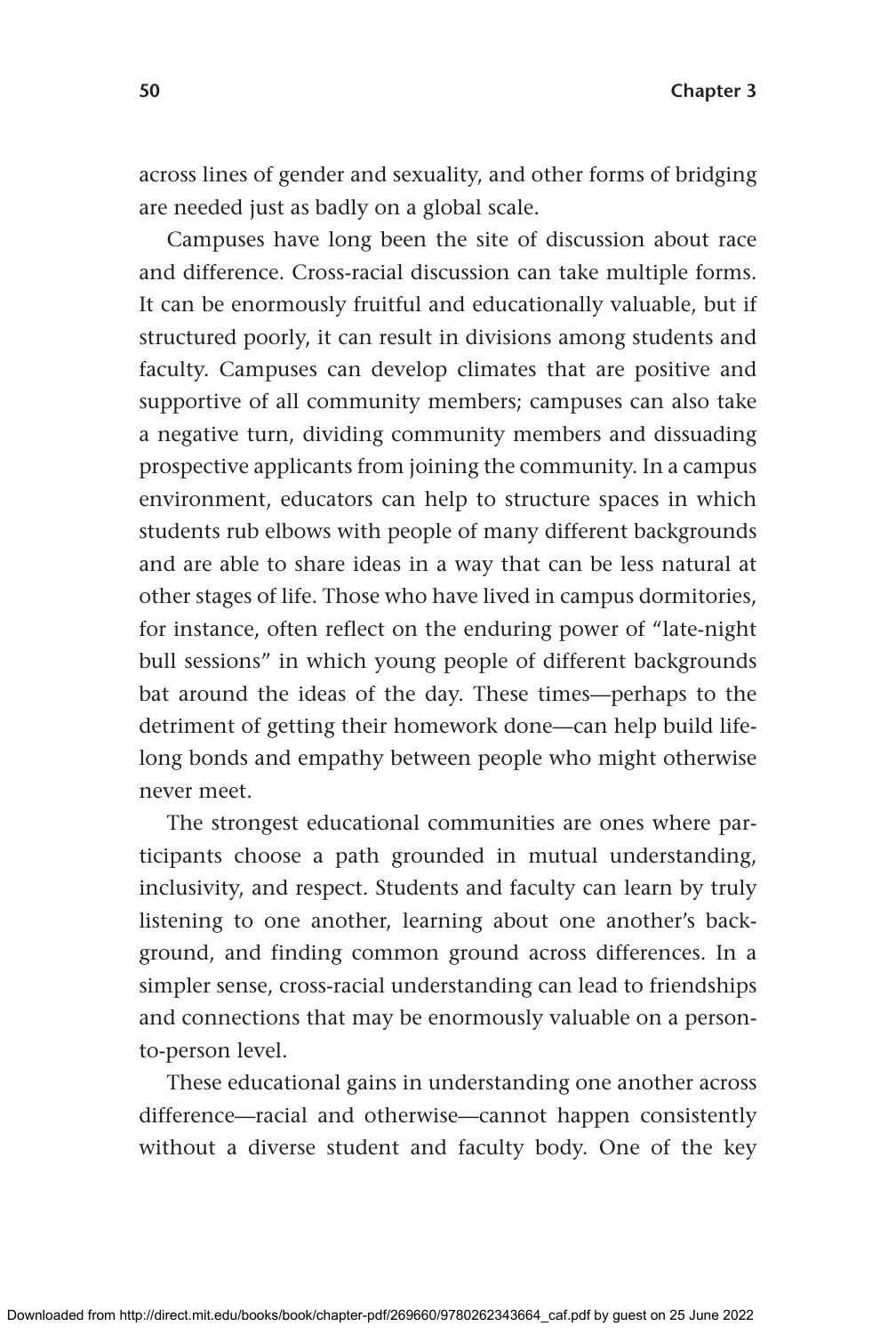issues before the Court in the *Fisher* case turned on this question of what it meant, exactly, to have a diverse community: what a critical mass might look like in terms of people from different backgrounds. The university argued, successfully in the end, that it had sufficiently defined what it meant to have a "diverse" community, while Fisher's lawyers argued that the university was too vague in this respect. The Court ultimately sided with the university, which argued that its admissions office had a good and sufficient sense of what it meant to have the kind of diversity on campus that drives educational benefits. Scholars have also argued that there is such a thing as communities that are *too* diverse, so it may be that the question is not how much diversity is "enough" but rather how much is "optimal."13

The ability to talk to one another and to live with one another despite our differences is one of the most important skills people can learn in schools and universities. It is itself a form of excellence that students need to develop. Schools cannot pursue this form of excellence without an intentionally diverse community in which students and faculty are educating one another across differences.

Competency in diversity is essential to humans thriving in an increasingly global, interconnected world. Disputes, big and small, have been fought over racial, ethnic, and faith-based misunderstandings throughout history. The rancor in America on topics related to race in 2016, during the political season and on campuses, is but one example that demonstrates the importance of this work. Whether in the long-running struggle over territory in the Middle East and North Africa that extends to the present day, the Holocaust in the middle of the twentieth century, or countless sectarian disputes around the world, an absence of cross-racial harmony and understanding leads to atrocities and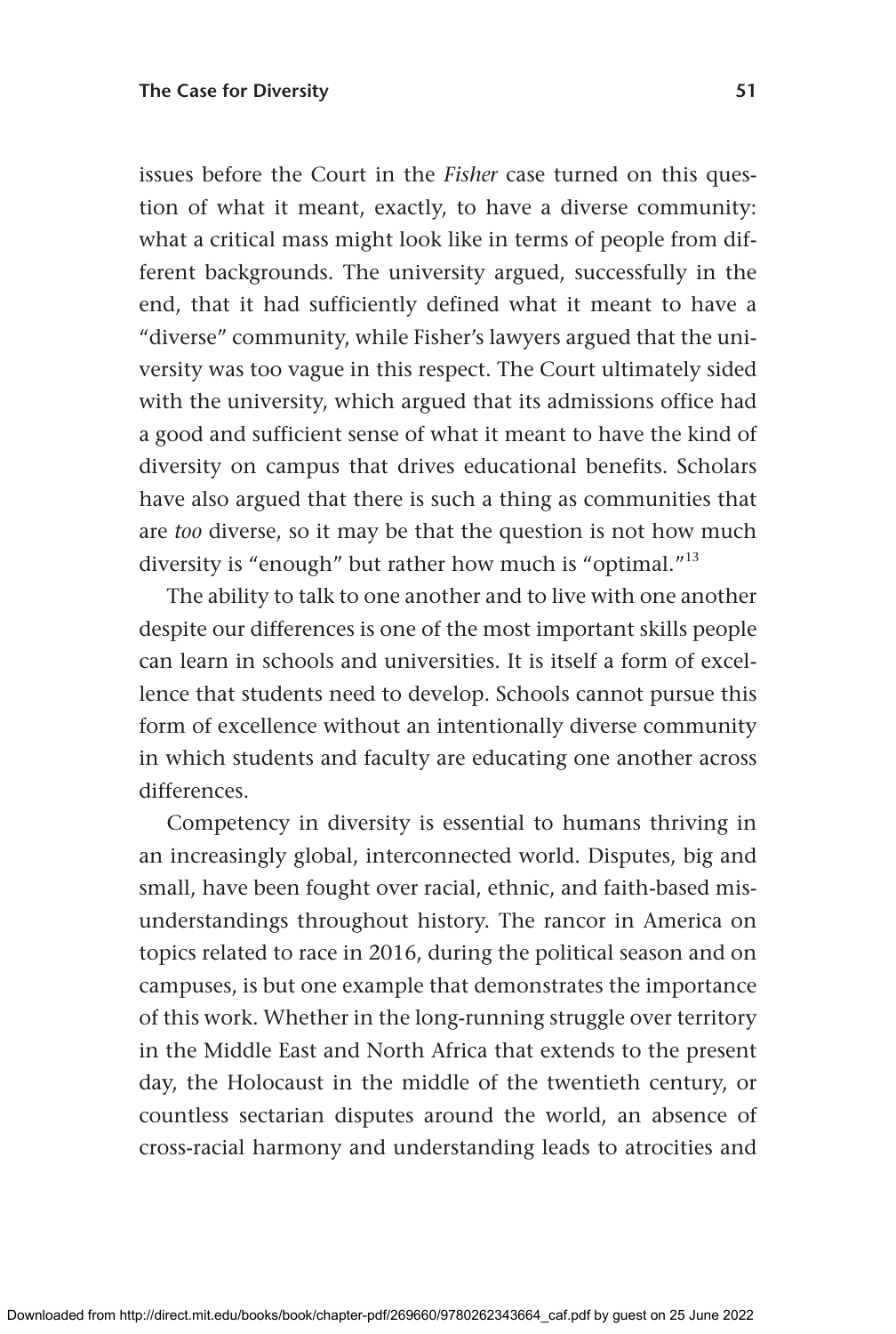unmeasurable harms. Empathy across difference, brought about through diversity in education, offers the promise of saving lives by reducing armed conflict, within and across states.

\*\*\*

The third compelling argument for diversity: preparing students for an increasingly diverse workforce and society. Education is in part about preparing young people to succeed in their professional and civic lives. Our schools ought to ensure that students are prepared to thrive in jobs available to them when they graduate. Educators also strive to ensure that our graduates are well prepared to serve as good citizens who can help our society thrive as a whole. In the twenty-first century, diversity is an essential element in both of these respects.

The workforce that our young graduates are entering is more complex, more diverse, and more interconnected at a global scale than ever before. On the most obvious level, students who have experienced only a homogeneous school environment will find themselves unprepared when they reach a workplace vastly more diverse than the communities in which they have grown up. A student who has only interacted with those of a certain gender, for instance, might find it challenging to work alongside those of another gender. Diversity in schools makes possible interaction with those who have a different perspective before entering the workforce and learning these lessons on the job.

The workers of the twenty-first century will also need to be more skilled in collaboration than workers in the past. Economies around the world are switching away from manufacturing and agriculture toward services and knowledge work. The types of jobs that are growing quickly tend to require knowledge workers, almost always organized in teams. Unlike the manual labor of the past, these knowledge-oriented jobs call for a high level

Downloaded from http://direct.mit.edu/books/book/chapter-pdf/269660/9780262343664\_caf.pdf by guest on 25 June 2022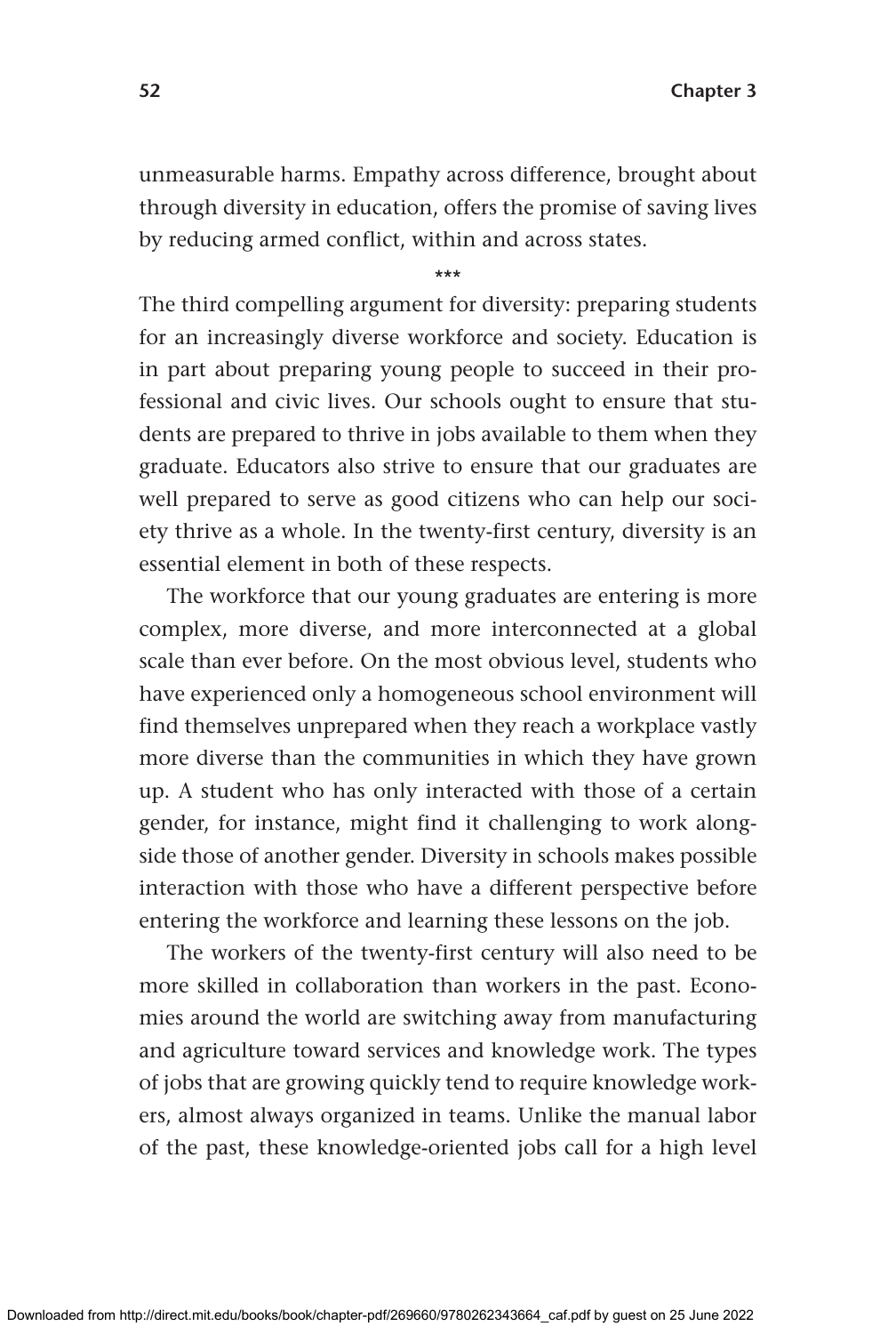of interaction among people to accomplish their assigned tasks. Schools and universities have responded to these changes by emphasizing work in teams, project-based assignments, and collaborative forms of assessment. The late-night informal engagement between students in residence halls may pay off in this respect, too.

Diversity in schools and universities helps students work well in teams. Some of these gains come in diverse classroom settings or in purposefully designed diversity workshops and forums. The gains often come from informal, unplanned interactions in diverse environments. Students playing on a sports team with classmates from different backgrounds come to appreciate the strengths of their teammates. Musicians who play instruments or sing in a chorus or musical with those of different race or faith backgrounds gain new skills. It may well be that those skills, developed on the court or in the auditorium, will prove to be among the most valuable abilities learned during a student's education when it comes to preparing for the workforce. Our schools, at every level, ought to make this type of learning central to their work.

The fourth compelling argument for diversity: cultivating leaders with legitimacy in the eyes of the citizenry. We educate young people in part to prepare them to take on positions of leadership in adulthood. The Supreme Court considered the need to cultivate leaders deemed "legitimate" in the eyes of the citizenry one of the values of a diverse student body. According to the University of Texas at Austin, the educational goals of diversity include the "acquisition of competencies required of future leaders."<sup>14</sup>

\*\*\*

Leadership takes many forms. The leaders of a democratic state ought to reflect the racial, ethnic, gender, faith-based, and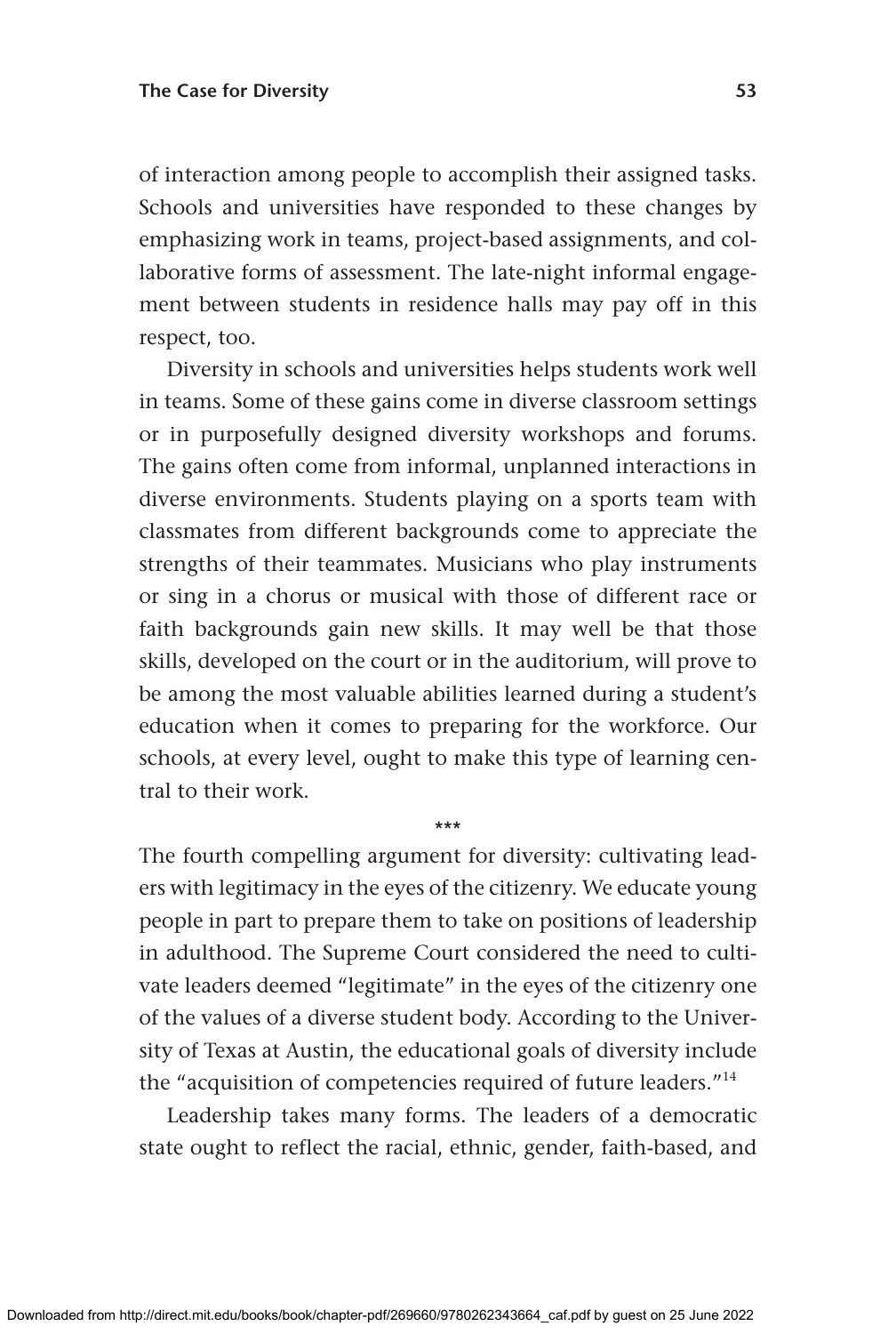sexual composition of the people at large. A truly equitable and inclusive state would involve leaders who have different levels of ability in various respects, including the inability to see, hear, read, and so forth. Few states have ever truly managed to create this particular form of legitimacy. If members of a particular group are systematically denied key educational opportunities, then it is unlikely that they will make it through the gauntlet between the time they leave school and the time they try to assume senior leadership positions. The point is not that it is impossible for members of that group to succeed in leadership, but rather that it is less likely to the extent that they have been excluded from the most selective educational institutions. For instance, up through the 2016 election, candidates who were white, male, heterosexual, and Christian were more likely to be elected president of the United States than those who were not. It was possible for a mixed-race man to be elected, as Barack Obama was in 2008 and again in 2012, but he was the exception to the rule. The same is true outside of civic leadership—the skills gained in good educational institutions help in climbing the corporate ladder, too, and in attaining a leadership position in a for-profit or nonprofit organization.

In these respects, race and ethnicity are important elements of diversity, though far from the only ones. Consider, for instance, people who have served in the military or come from military families. If those who have served, or have parents who have served, are less likely to be admitted to highly selective educational institutions, they may be less likely to attain positions of leadership outside the military itself. Legitimacy in the eyes of the citizenry would surely be served by the inclusion of young people from military families in positions of civic leadership, regardless of their race, gender, or sexuality.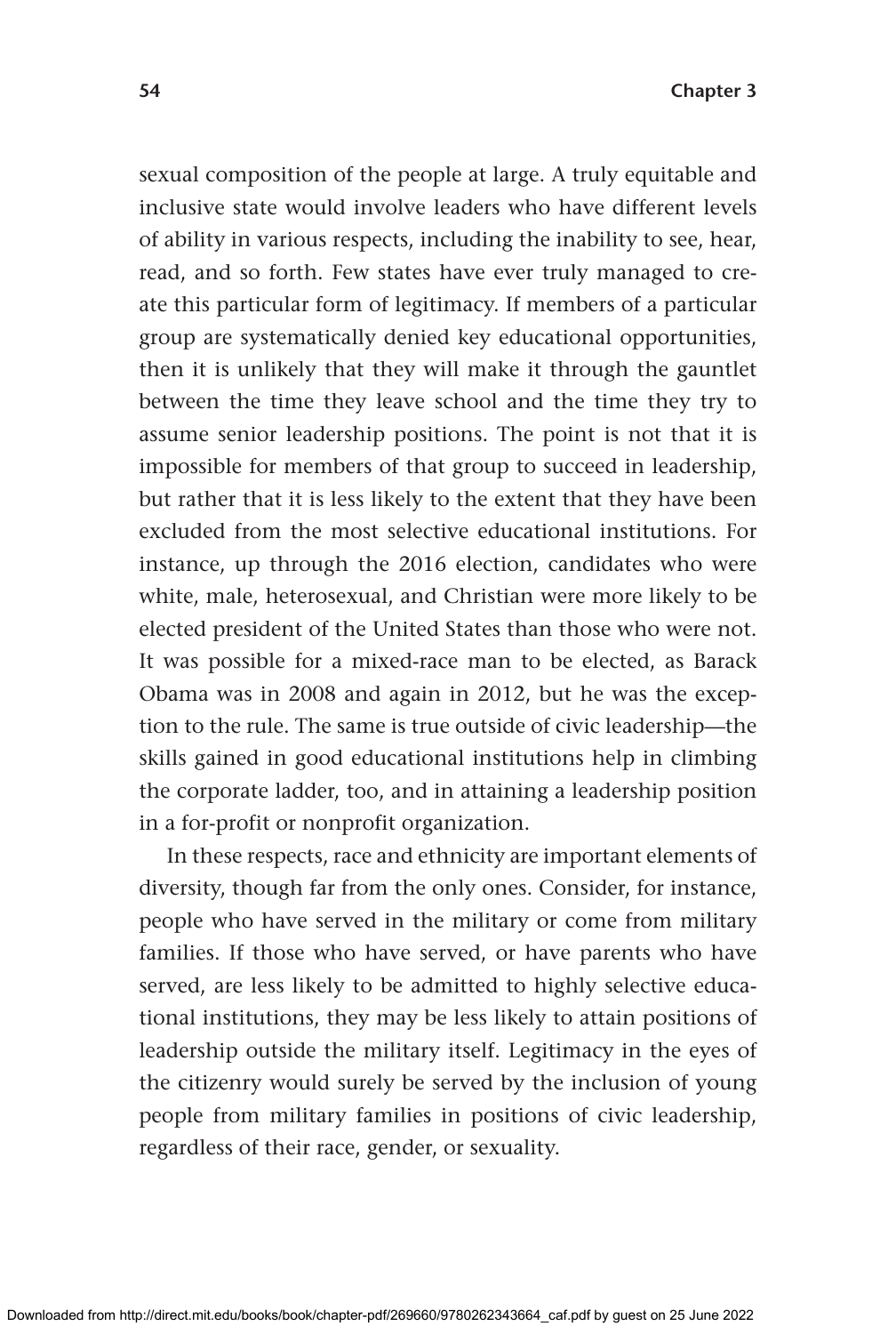This fourth reason invoked by the Supreme Court in *Fisher II* links the educational benefits of diversity directly to civic and political life. If educational institutions do their job in educating a diverse array of students, the state as a whole will benefit when those students graduate and assume the mantle of leadership over time. To the extent that all groups in the state see themselves represented in positions of leadership across all facets of society, the polity at large stands to benefit from the strength of those ties and the engagement in civic life that can flow from it. This final point links the educational benefits of diversity to the civic and economic benefits that diversity can bring to a society.

\*\*\*

The Supreme Court in *Fisher II* mentioned only a handful of the possible arguments in favor of diversity. One can almost hear the justices and their clerks, writing for the majority, leave off that section of their opinion with "and so forth" after describing the first four reasons. The several arguments that the Court seized on fall into the category of functional reasons for diversity. These reasons are not wrong; they are, however, an incomplete catalog of all the possible rationales for diversity in education, not to mention in workplaces, on sports teams, and in society at large. While logically compelling, this list of reasons has a bit of a clinical, bloodless feel to it.

The Court focused largely on educational outcomes for all students, including those in the majority (including, prospectively, Fisher herself) in its reasoning. An additional rationale for diversity is that it enables better educational outcomes for a subset of students, in particular those who come from communities historically underrepresented in elite educational institutions. Common sense suggests that having a critical mass of minority students lessens the alienation and loneliness that can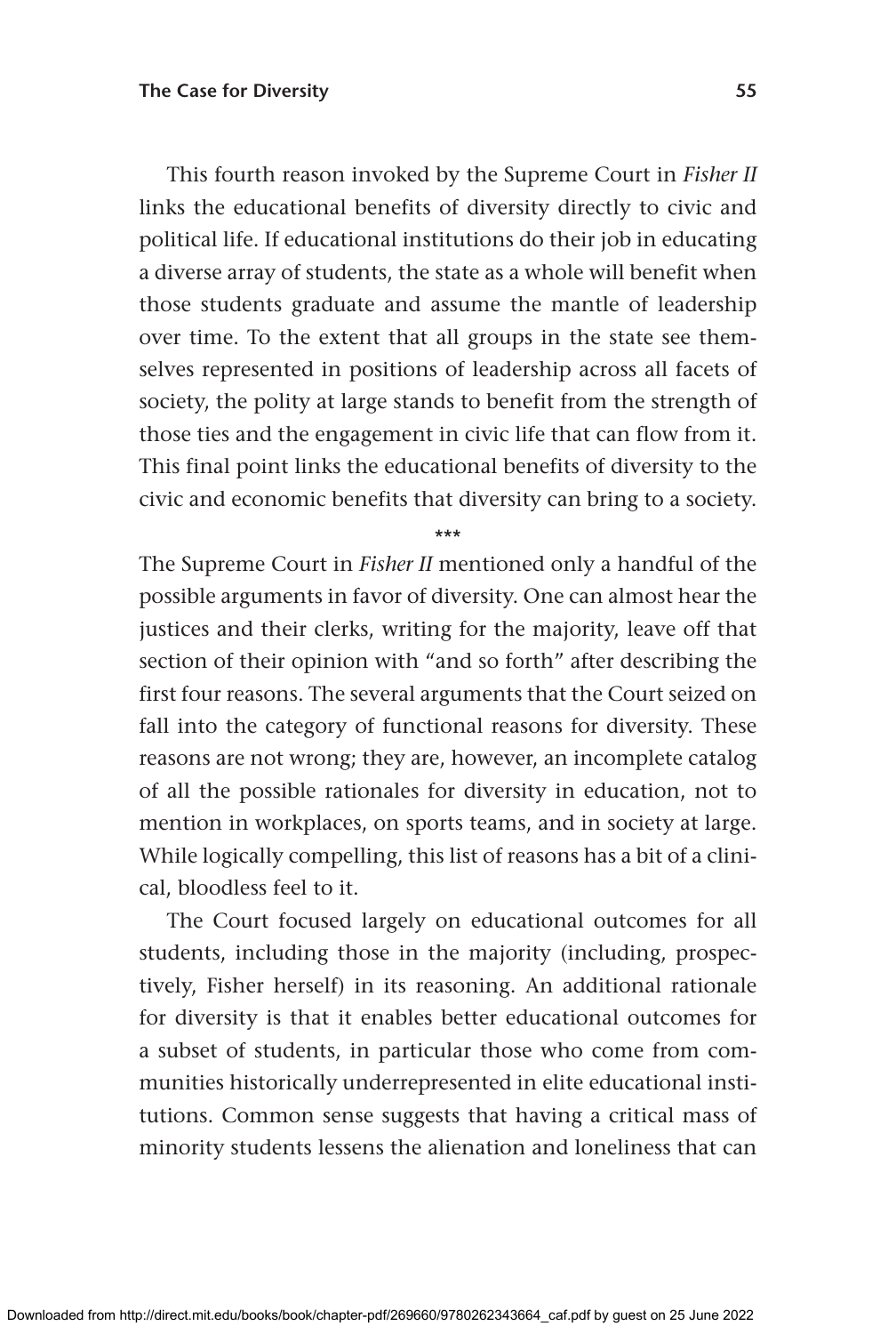lead to poorer educational outcomes among students from those groups. Social science research backs up this claim. These cognitive benefits, even if enjoyed primarily by a subset of students, matter to individuals, groups, and society as a whole.

Diversity is linked to the positive development of social and emotional growth, as well as cognitive gains. One way to see this growth is through the connection between diversity and the development of a sense of "voice" in young people. Mina Huang, writing of the power of diversity in her educational experience as a student at Wilfrid Laurier University in 2015, said: "Diversity gives people a voice. Diversity empowers people to be expressive without feeling outnumbered. It allows us to raise a hand in disagreement with a majority of our peers while presenting the opportunity to see things from a different perspective."15 As young people grow and develop a sense of their personal and social identities, the diversity in their learning community matters to their social and emotional well-being.

\*\*\*

There are other types of arguments for diversity beyond the functional reasons favored by the Supreme Court in the *Fisher II* majority opinion. Some of these reasons are aspirational, such as fulfillment of the promise—yet unrealized—of the American dream for all citizens. As every schoolchild in America knows, the basis for the founding of the United States includes soaring rhetoric along these lines: "We hold these truths to be selfevident, that all men are created equal." (The Declaration of Independence, drafted by the slaveholder Thomas Jefferson, is hardly a model of inclusivity, of course; one has to set aside the part about the "men" and the later references to "merciless Indian Savages" to celebrate the message about equality.)<sup>16</sup> That shared aspiration, of a state in which all people are in fact treated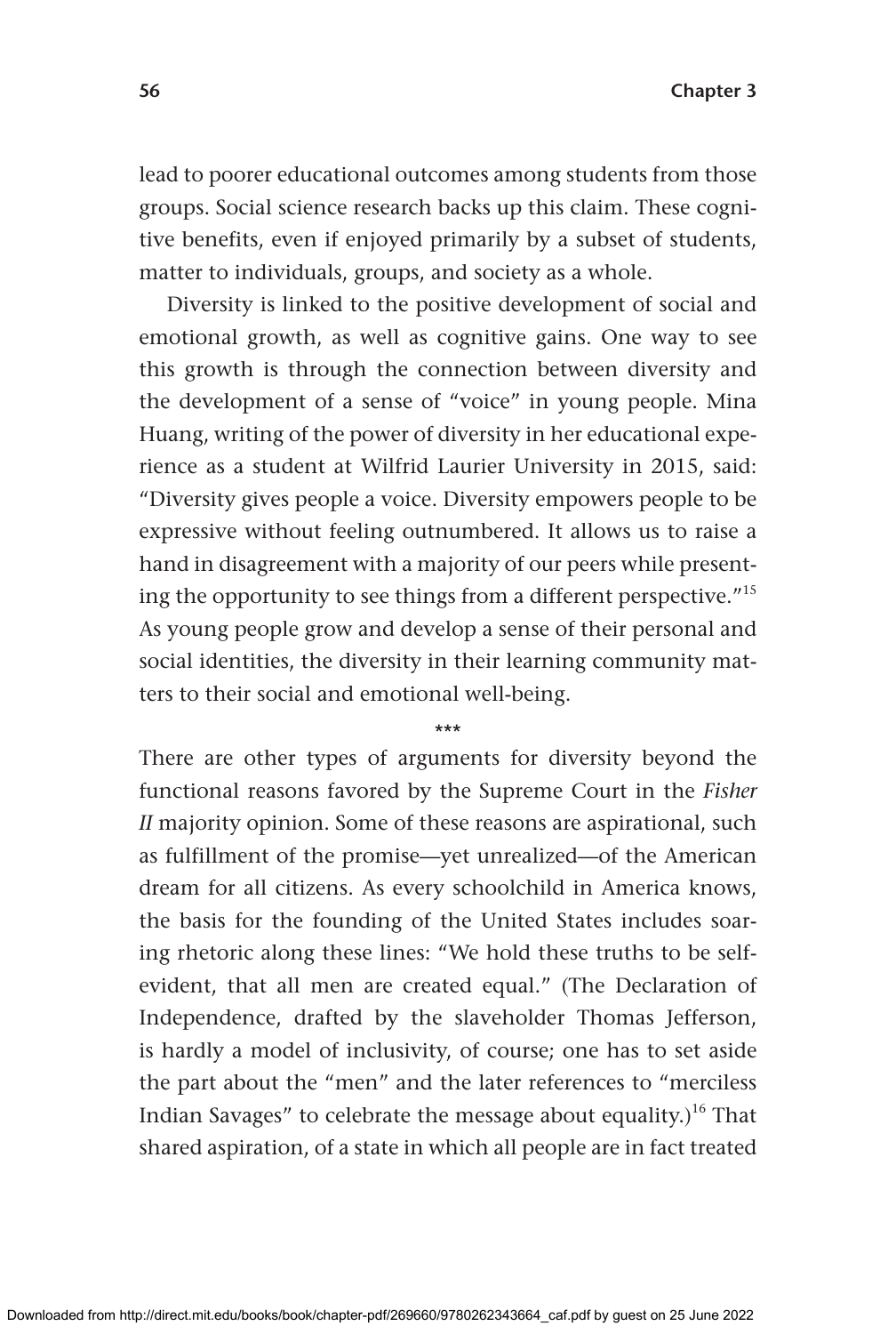equally, relies on a commitment to diversity in education as a part of the process.

Other arguments are moral and ethical. Given the way certain groups of people have been treated historically, programs that favor diversity are a moral necessity. These moral and ethical arguments rest on the structural effects of inequality in the past. Today's society, in turn, should respond with the ambitious diversification of educational institutions as one in a series of efforts to reverse the effects of systemic injustice over time.

Most of the well-established, elite educational institutions in the United States admitted predominantly white, male applicants of Anglo-Saxon heritage for generations. Over the course of the twentieth century, that pattern changed, slowly and in fits and starts, and admission was extended to women, people of Jewish ancestry, people of color, and people who were openly members of the LBGTQIA+ community. Those in the majority have a moral obligation to render homogeneous institutions more diverse and inclusive over time, much as the Supreme Court told public schools in 1954, in *Brown v. Board of Education,* that they must no longer remain segregated. The *Fisher* case pointed to that dispute more than fifty years later by showing exactly how to accomplish equality in this respect.

Diversity in education is a powerful means of addressing these aspirational and moral claims. One need not agree with all these arguments for diversity in order to support it; in fact, the case for diversity might require only one of the many plausible rationales, and any of them is strong enough to overcome the counterpoint to diversity, namely the argument in favor of homophily. In focusing on education one invests in the future, in the human potential of our young people. The best way to overcome the structural racism and other-ism of the past is to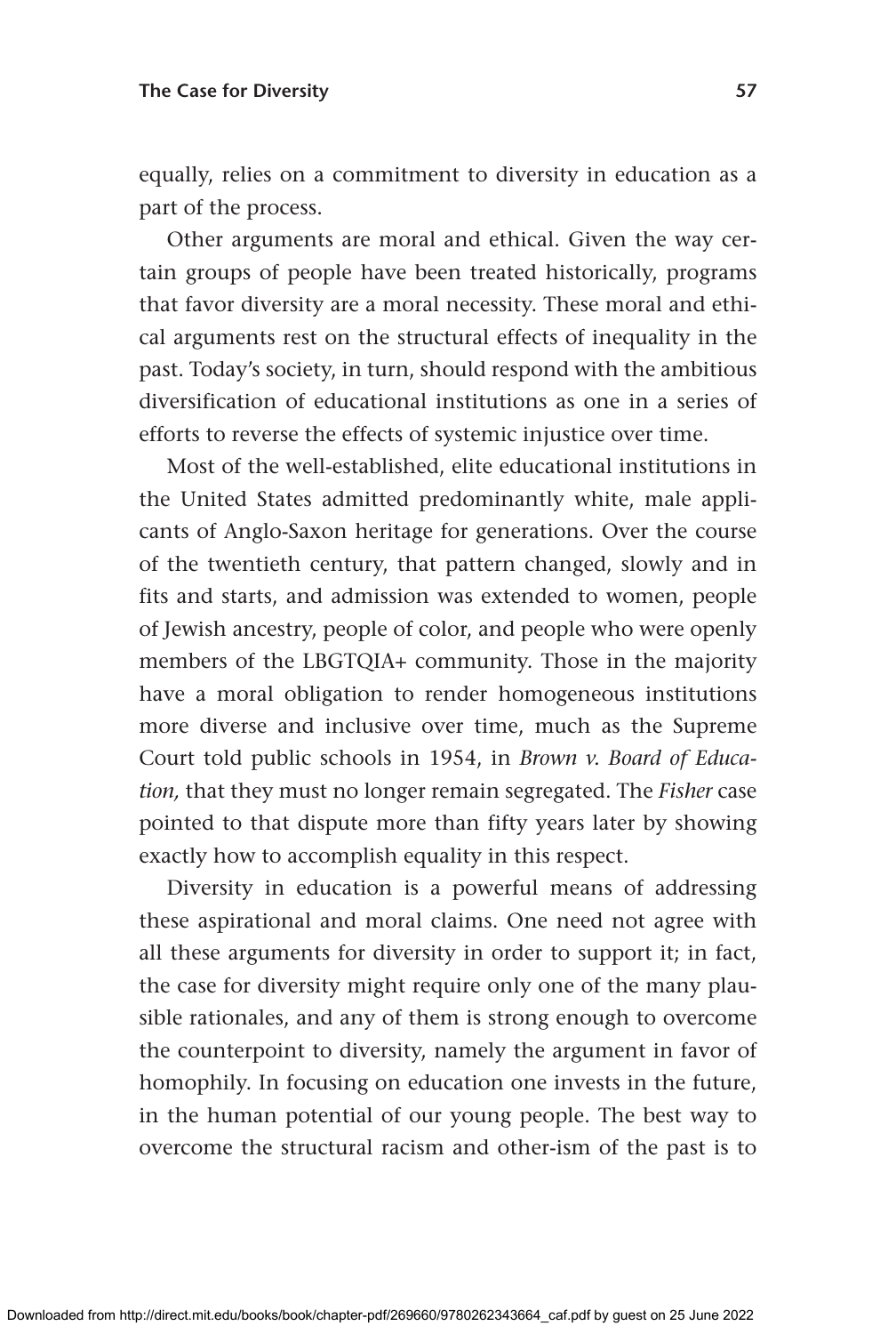invest in those who will lead the society's institutions into the future.

The case for diversity extends far beyond the realm of education. Diversity can enhance the work of for-profit and not-forprofit firms of most types imaginable, which is a reason why many firms pursue diversity in a variety of dimensions. At the level of complex systems, diversity is a driver of innovation and productivity. Diversity can render such systems—including, importantly, cities—more robust over time.

The case for diversity in education stops with neither diversity alone nor education alone. Diversity in the numerical sense is necessary but not sufficient—the educational process works well only when leaders throughout the community build on and drive a diverse community toward meaningful levels of equity and inclusion. This distinction pulls apart the *structural diversity* of having certain numbers of community members who selfidentify in different ways—often a first phase of work—and the *interaction diversity* that occurs among people on the campus in positive and enriching contexts. Diversity in education is even stronger when connected to diversity outside the classroom walls, when it is deeply connected to diversity in the workplace and in civic life.

Diversity without a meaningful effort to make something valuable out of it—to ensure that the people and institutions benefit from it—will not do much of anything other than perhaps cause resentment. Some point to the limits of diversity in educational institutions and argue that it is inadequate to the task. The journalist Ta-Nehisi Coates, for instance, has extended the moral argument beyond the need for diversity in institutions to a call for reparations.<sup>17</sup> Others state that the United States can only move forward after confronting and addressing the debts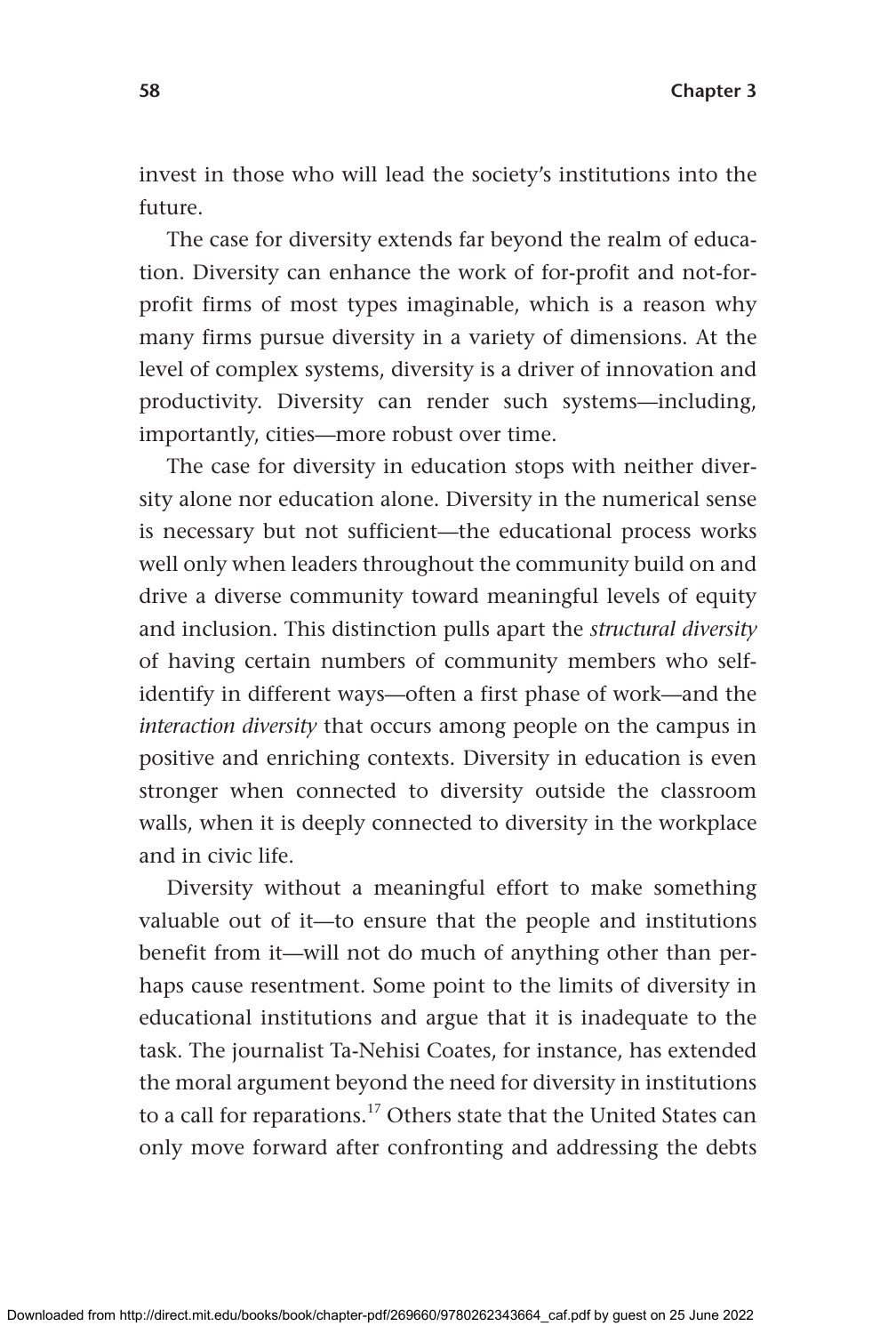of slavery, Jim Crow, and additional harms to African Americans and the Native Americans who predated European settlers in the United States. The case for diversity is in fact a case for much bigger changes to the structure of our institutions.

While most research points to the substantial educational and democratic benefits of diversity, it can also come with costs. Diversity can lead to additional conflicts among community members unused to interacting with people from different backgrounds. Initially, as communities become more diverse, concerns can arise over lower levels of trust among community members, self-segregation and isolation, or avoidance of opposing or critical viewpoints. Mere contact or exposure to persons from other backgrounds may not increase tolerance unless it happens in an environment with a positive campus climate. Schools and universities that do not have strong cultural norms of equity and cooperation between diverse groups—particularly across race, gender, and sexuality—often experience tension as their communities become more diverse. Knowledge of different groups and cultures, the opportunity to form friendships across racial, ethnic, and religious backgrounds, and seeing teachers supportive of cross-cultural and interethnic relationships can also increase empathy among students—but only when these activities are valued and supported. These potential drawbacks do not outweigh the manifold benefits of diversity, but academic leaders must take them seriously.<sup>18</sup>

Diversity, equity, and inclusion work in education could not be more pressing than it is today, in the wake of a contentious election that broke down so sharply along racial and ethnic lines. A strong majority of white men favored a winning candidate (Donald J. Trump) who openly criticized Muslims and Mexican

\*\*\*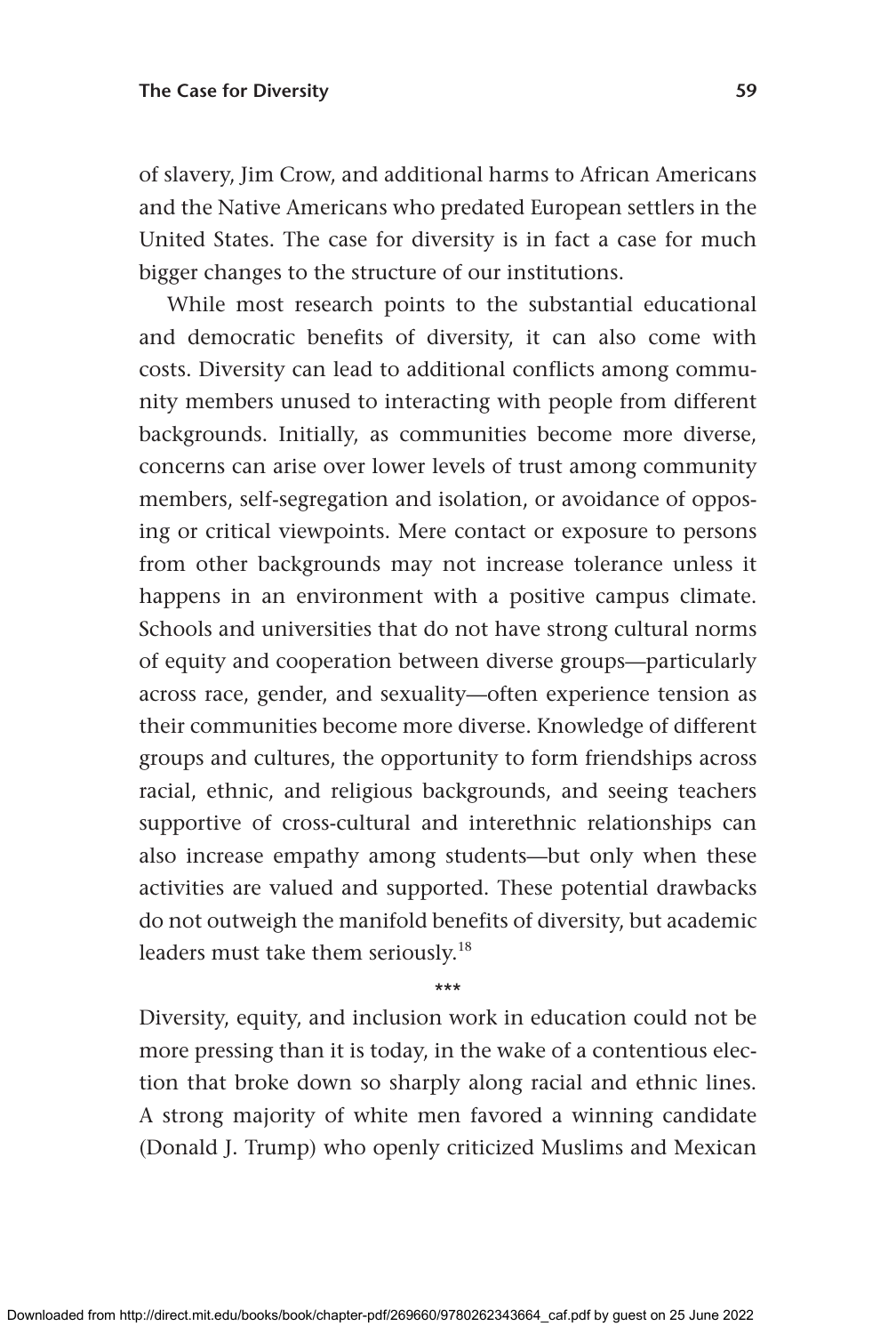Americans, while the losing candidate (Hillary R. Clinton) drew support from an overwhelming percentage of African-American and Hispanic voters (of all genders). The outcome of the election led to a spate of racial incidents on campuses and in other communities, which in turn have shone a spotlight on the massive gulfs separating groups of U.S. citizens.<sup>19</sup> Similar patterns have emerged in elections in Western Europe in recent years. It is incontrovertible that today's democratic systems are strained along the lines of racial and ethnic difference; given the demographic trends, we must take seriously our ability to address root causes of these strains.

The importance of diversity in our public life is only going to grow, not diminish, over time. The group of young people coming of age in the early twenty-first century is the "generation of diversity." A study by Brookings Institution senior fellow William Frey claims that "racial diversity will be the most defining and impactful characteristic of the millennial generation."20 Educational institutions must not miss the challenges and opportunities posed by the demographic evolution of the United States, from a majority white country to one with no specific majority racial group by  $2044$ <sup>21</sup> Demographic trends also suggest that the changes will continue throughout this generation's lifetime, with, for instance, people of Asian descent surpassing those of Latin American descent by 2055 and with immigration from Africa growing sharply. $^{22}$ 

Diversity on campuses from the standpoint of the *Fisher* decision did not explicitly include diversity of political opinion. I return to the topic of heterodox political communities in the conclusion to this book, but I believe that advocates of diversity—and I seek to be among them—would do well to consider the benefits of striving for a diversity of political views on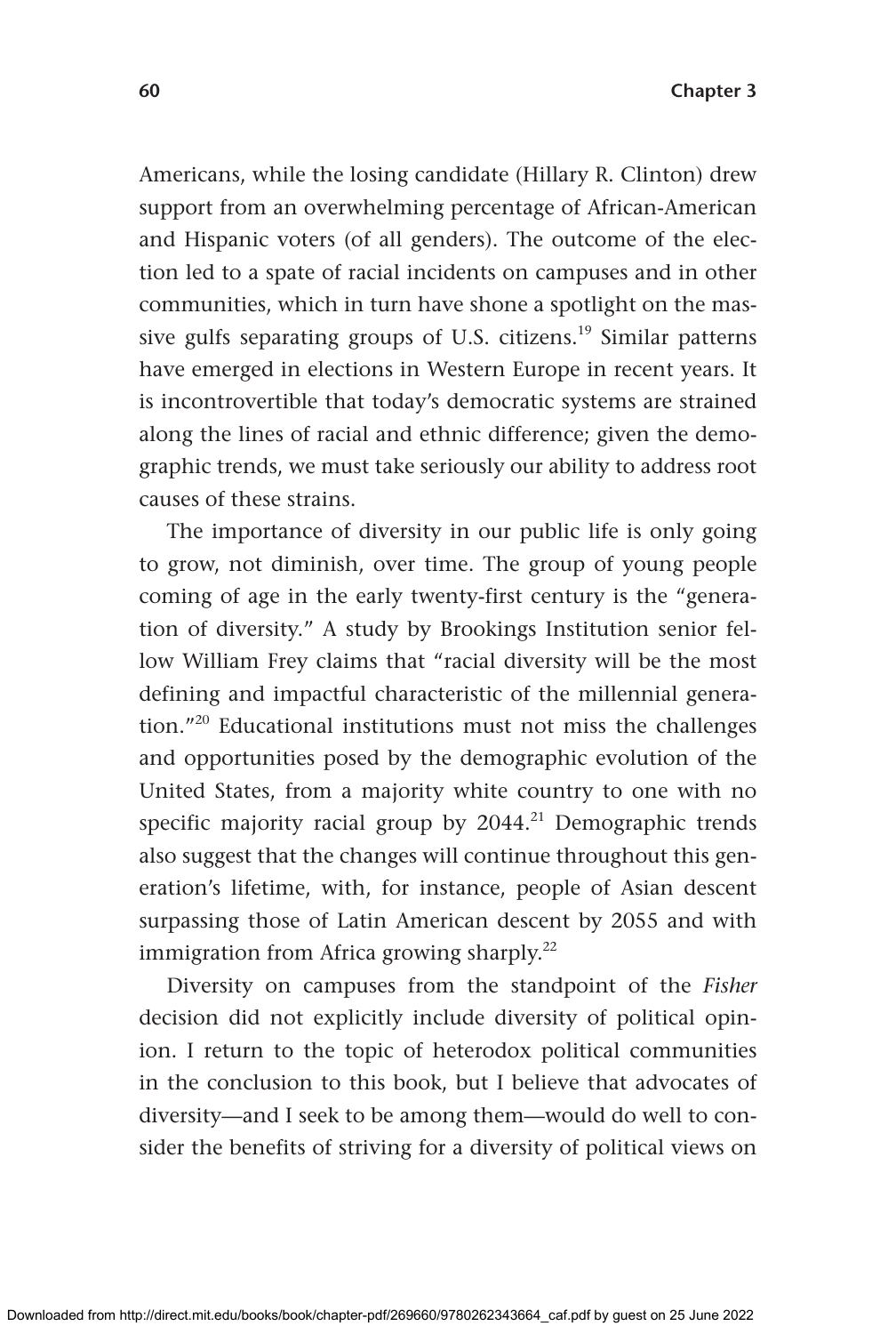campus alongside other forms of diversity. Political viewpoints do fall into another category than, say, race; the former is plainly more easily malleable than the latter, for instance. They are also different insofar as certain underrepresented minorities have suffered the effects of structural racism for a long time, whereas those with most political views have not. I include the notion of a range of political viewpoints here not because the moral arguments are comparable, but because many of the same learning benefits can accrue from diversity of views as can accrue from diversity of other sorts. In a divided nation or culture, as we observe in the United States of 2016, the connection across political divides, among well-meaning people, would surely be valuable in certain ways to individuals and to the community at large.

Educational institutions are not the only places that need to focus on diversity and inclusion in times of dramatic demographic change, but they are important places to begin. Young people living in academic communities are likely to be highly effective in garnering the benefits of diversity. That does not mean that all efforts should focus on elite universities, such as the University of Texas at Austin in Fisher's case, or the University of Michigan Law School in those of Grutter and Gratz. The case for diversity extends across all forms of schooling in our society, in the spirit of what the *Brown v. Board of Education* decision told Americans in 1954 about the need for racial integration.

As crucial as it is, the case for diversity is not the sole topic of this book. There is a deep connection between the benefits to be gained through diversity in education and those resulting from a culture of free expression on campuses. As the University of Texas at Austin claimed in its defense to Fisher, and as